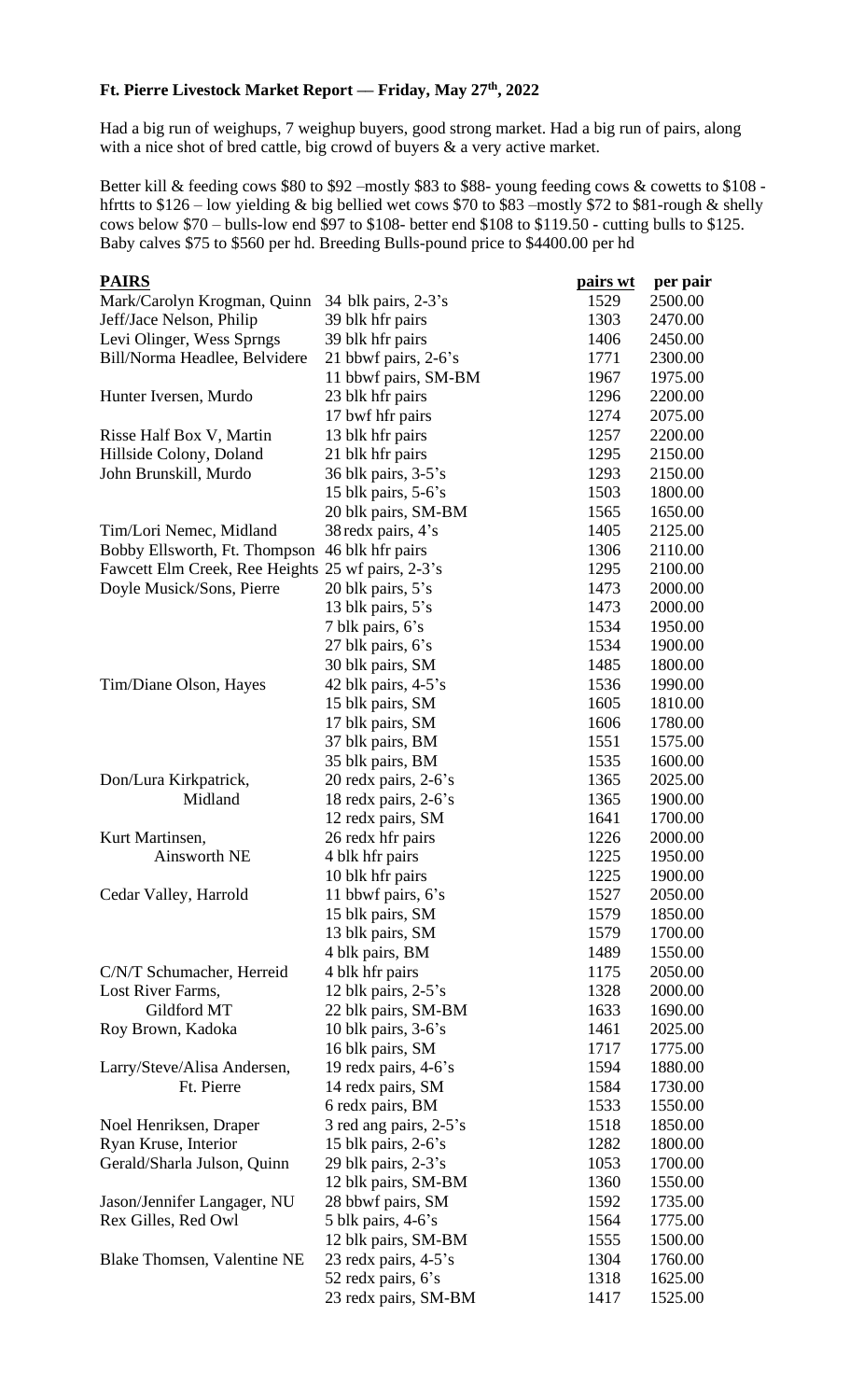| Running H, Laurel MT                         | 9 blk pairs, 4-6's            | 1308         | 1600.00          |
|----------------------------------------------|-------------------------------|--------------|------------------|
|                                              | 29 blk pairs, SM-BM           | 1453         | 1520.00          |
| Leonard Andersen, Hayes                      | 10 redx pairs, 2-SM           | 1572         | 1525.00          |
|                                              | 7 redx pairs, BM              | 1656         | 1485.00          |
| Charlie/Colter Carlson, Blvdere              | 25 bbwf pairs, SM-BM          | 1463         | 1510.00          |
| Carl Bauman, Kadoka                          | 30 charx pairs, 3-SM          | 1355         | 1470.00          |
| Gavin/Tiffany Snook, Midland                 | 9 bbwf pairs, 2-SM            | 1352         | 1530.00          |
| Lawrence Farms, Doland                       | 9 blk/red pairs, 2-SM         | 1287         | 1475.00          |
| Dan Scott, Ft. Pierre                        | 7 bbwf pairs, SM              | 1636         | 1520.00          |
|                                              |                               |              |                  |
| <b>SUMMER &amp; FALL CALVING BRED CATTLE</b> |                               | wt           | per hd           |
| Bob/Chuck Fortune, Belvidere                 | 29 blk cows, 2-6's clf July   | 1383         | 1525.00          |
| Eric Iversen, White River                    | 6 blk cows, 4-6's clf now     | 1419         | 1450.00          |
|                                              | 17 blk cows, 3's clf 9-1      | 1154         | 1240.00          |
| Jason Pekarek, Highmore                      | 14 blk cows, 4-SM clf now     | 1512         | 1450.00          |
| Kenny/Roxie Fox, Belvidere                   | 12 bbwf cows, 2-5's clf now   | 1245         | 1420.00          |
|                                              | 19 bbwf cows, 3's clf 8-15    | 1212         | 1385.00          |
| Fawcett Elm Creek,                           | 17 wf cows, 4-6's clf now     | 1479         | 1410.00          |
| Ree Heights                                  | 4 blk cows, 3-6's clf now     | 1464         | 1375.00          |
| Joe Wishard, Lantry                          | 8 bbwf cows, 2-5's clf now    | 1249         | 1440.00          |
|                                              | 9 bbwf cows, 2-5's clf now    | 1182         | 1400.00          |
|                                              |                               |              | 1200.00          |
|                                              | 11 blk cows, SM-BM clf now    | 1375         |                  |
| Lynn Smith, New Underwood                    | 30 bbwf cows, 4-SM clf 9-1    | 1334         | 1220.00          |
| Sam Stoddard, Norris                         | 9 redx cows, 4-SM clf June    | 1301         | 1170.00          |
| Bork/Sons, Okaton                            | 7 bbwf cows, 6-SM clf now     | 1668         | 1260.00          |
| Cliff Bryan, White River                     | 6 bbwf cows, 4-SM clf now     | 1374         | 1275.00          |
| Jim Garrett, Pierre                          | 11 blk cows, 3-SM clf now     | 1208         | 1150.00          |
|                                              | 9 redx cows, 3-SM, clf now    | 1219         | 1175.00          |
| Barry Grogan, Miller                         | 3 blk hfrs clf now            | 1403         | 1450.00          |
| Scott Fitzgerald, Midland                    | 3 blk cows, SM clf now        | 1603         | 1250.00          |
| <b>West River Cons</b>                       | 8 redx cows, 4-SM clf now     | 1301         | 1025.00          |
| Lawrence Farms, Doland                       | 2 blk/red cows, 3-6's clf now | 1365         | 1375.00          |
|                                              |                               |              |                  |
|                                              |                               |              |                  |
| <b>WEIGHUPS</b>                              |                               | wt           | cwt              |
| <b>Thomas Ranch</b>                          | 1 charx hfrtt                 | 1415         | 126.00           |
|                                              | 5 blk hfrtts                  | 1504         | 115.00           |
| <b>Mason Daly</b>                            | 12 redx hfrtts                | 947          | 125.00           |
| Valburg Ptr                                  | 1 blk hfrtt                   | 790          | 121.00           |
| <b>Bruce Schreiber</b>                       | 1 bwf hfrtt                   | 1190         | 120.00           |
| Kent/Bryan Ladue                             | 6 blk hfrtts                  | 938          | 120.00           |
| <b>Mickey Simons</b>                         | 1 blk hfrtt                   | 1360         | 119.00           |
| Ryan/Peggy McLellan                          | 1 blk hfrtt                   | 1205         | 119.00           |
| <b>Wade Parsons</b>                          | 10 blk hfrtts                 | 1153         | 119.00           |
| <b>Yackley Ranches</b>                       | 2 redx hfrtts                 | 918          | 119.00           |
| <b>Hager River Ranch</b>                     | 1 blk hfrtt                   | 805          | 119.00           |
|                                              | 3 blk hfrtts                  | 1057         | 115.00           |
| Jeremy Genzler                               | 1 redx hfrtt                  | 1205         | 118.00           |
| Luke Thompson                                | 1 blk hfrtt                   | 1015         | 118.00           |
| <b>Lemler Ranches</b>                        | 16 redx hfrtts                | 1169         | 117.00           |
| <b>Bob/Chuck Fortune</b>                     | 2 blk hfrtts                  | 913          | 117.00           |
| Gary Knox                                    | 1 blk hfrtt                   | 845          | 117.00           |
|                                              | 1 blk hfrtt                   | 1150         | 116.00           |
| Roger Aberle                                 | 16 blk hfrtts                 | 1146         | 116.00           |
| <b>Bradley Fried</b><br><b>Ross Reichert</b> | 2 blk hfrtts                  |              |                  |
|                                              | 1 blk hfrtt                   | 1133<br>1045 | 116.00<br>116.00 |
|                                              | 1 blk hfrtt                   | 1045         | 116.00           |
| Doug Severson<br>Eric Iversen                | 2 blk hfrtts                  | 973          | 116.00           |
|                                              |                               |              |                  |
| Lonny Johnston                               | 5 blk hfrtts                  | 908          | 116.00           |
| Craig Sargent                                | 2 blk hfrtts                  | 1235         | 115.00           |
| <b>Colton Carter</b>                         | 3 blk hfrtts                  | 1042         | 115.00           |
| <b>West River Cons</b>                       | 2 blk hfrtts                  | 1040         | 115.00           |
| Dan Scott                                    | 2 blk hfrtts                  | 1003         | 115.00           |
| Kenny/Roxie Fox                              | 8 bbwf hfrtts<br>1 blk hfrtt  | 965<br>975   | 115.00<br>114.00 |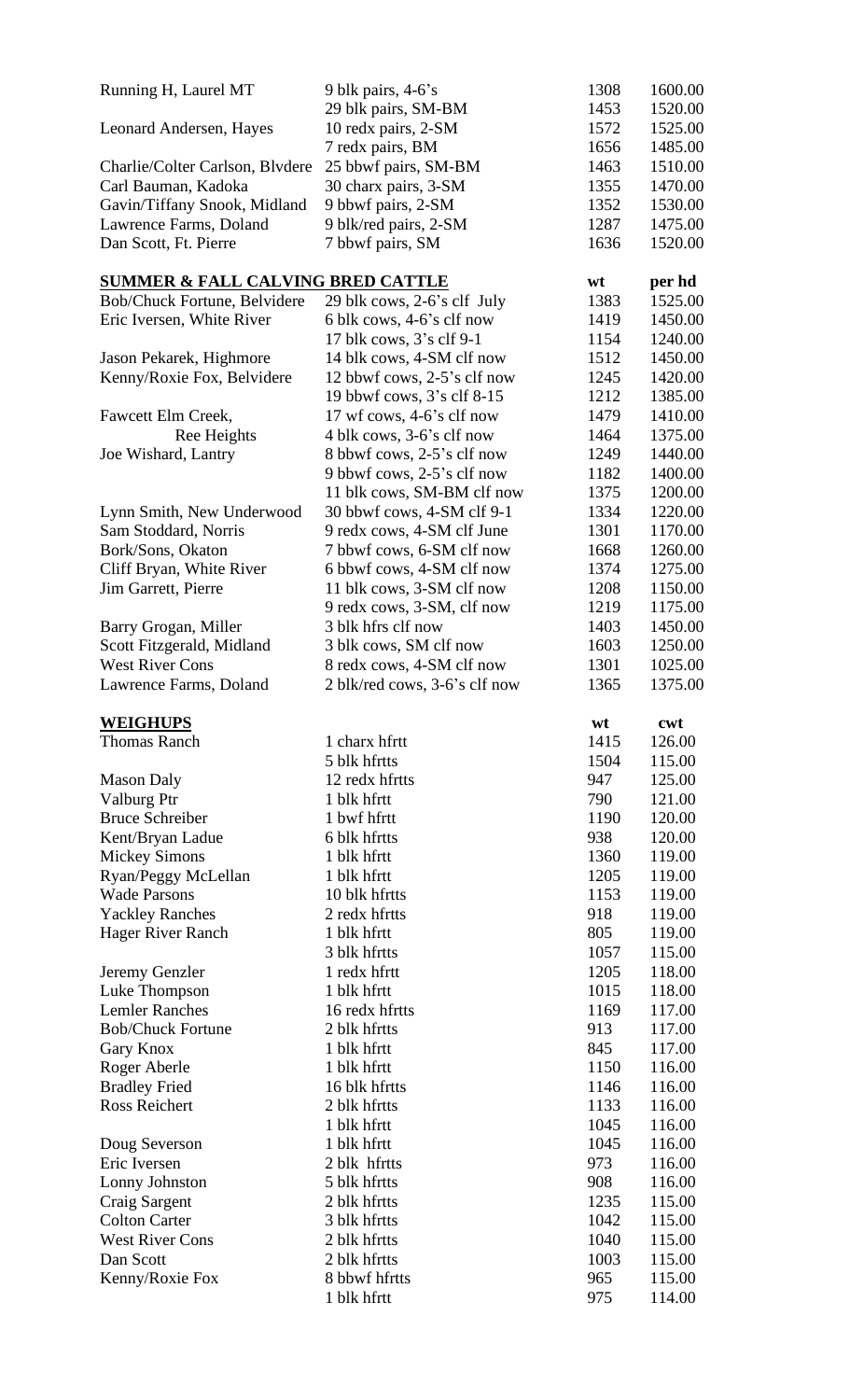| Sheila Hahn                           | 2 blk hfrtts                  | 905          | 114.00         |
|---------------------------------------|-------------------------------|--------------|----------------|
| <b>West River Cons</b>                | 21 blk/red hfrtts-cowtts      | 880          | 114.00         |
| <b>Jesse Clement</b>                  | 1 blk hfrtt                   | 995          | 112.00         |
| <b>East River Cons</b>                | 7 blk/red hfrtts              | 992          | 112.00         |
| Carl Bauman                           | 2 redx hfrtts                 | 843          | 112.00         |
| <b>West River Cons</b>                | 10 blk hfrtts                 | 1177         | 111.00         |
| <b>Jesse Knox</b>                     | 1 blk hfrtt                   | 1105         | 111.00         |
| <b>Fuoss Angus</b>                    | 2 blk hfrtts                  | 1038         | 111.00         |
| <b>East River Cons</b>                | 2 bbwf hfrtts                 | 985          | 111.00         |
| Risse Half Box V                      | 3 blk hfrtts                  | 958          | 111.00         |
| Paul/Latonya Erikson                  | 1 blk hfrtt                   | 935          | 111.00         |
| David Johannesen                      | 3 bbwf hfrtts                 | 1190         | 106.00         |
| Brody/Andi Andersen                   | 1 bwf hfrtt                   | 1040         | 103.00         |
| Sam Stoddard                          | 1 blk cowtt                   | 935          | 108.00         |
| Valburg Ptr                           | 4 blk cowtts                  | 985          | 107.00         |
| Eric Iversen                          | 1 blk cowtt                   | 945          | 107.00         |
|                                       | 3 blk cowtts                  | 1115         | 92.00          |
| <b>West River Cons</b>                | 21 redx cowtts                | 1030         | 104.00         |
|                                       | 6 blk cowtts                  | 1084         | 90.00          |
| Dale McQuown                          | 2 blk cowtts                  | 1238         | 100.00         |
| <b>Hand Bros</b>                      | 6 blk cowtts                  | 1169         | 100.00         |
| Ross Reichert                         | 1 blk cowtt                   | 1140         | 99.00          |
| Carl Bauman                           | 3 redx cowtts                 | 928          | 97.00          |
| Jim/Carson Carlisle                   | 10 blk cowtts                 | 1203         | 96.00          |
| Lee Sivertsen                         | 1 blk cowtt                   | 1350         | 95.00          |
|                                       | 1 blk cowtt                   | 1050         | 94.00          |
|                                       | 1 blk cowtt                   | 1360         | 88.00          |
| <b>Rafter U Cross</b>                 | 12 blk cowtts                 | 1375         | 92.00          |
| Jerry Christensen                     | 2 blk cowtts                  | 1265         | 92.00          |
| <b>Mickey Simons</b>                  | 3 blk cowtts                  | 1228         | 92.00          |
| <b>Bob/Chuck Fortune</b>              | 1 blk cowtt                   | 1205         | 92.00          |
| Tom Williams                          | 5 blk cowtts                  | 1162         | 92.00          |
| WR Cons                               | 8 blk cowtts                  | 1093         | 92.00          |
|                                       | 7 blk cowtts                  | 1045         | 92.00          |
| <b>Wade Parsons</b>                   | 9 blk cowtts                  | 1232         | 91.50          |
| Aberle Ranch                          | 1 blk cowtt                   | 1245         | 91.00<br>91.00 |
| <b>Bruce Schreiber</b>                | 2 blk cowtts                  | 1195         |                |
| Craig Sargent                         | 3 blk cowtts<br>2 bbwf cowtts | 1158         | 91.00<br>91.00 |
| Rex Gillis<br>Tom Coolahan            | 2 bwf cowtts                  | 1133<br>1065 | 91.00          |
| Joe Wishard                           | 2 blk cowtts                  | 1008         | 91.00          |
|                                       | 2 blk cowtts                  | 1388         | 90.00          |
| Doug Severson<br><b>Jason Pekarek</b> | 1 blk cowtt                   | 1210         | 90.00          |
| Ed Heeb                               | 1 blk cowtt                   | 1190         |                |
|                                       |                               |              | 90.00          |
| Ryan/Peggy McLellan                   | 1 blk cowtt                   | 1180         | 90.00          |
| <b>Thomas Ranch</b>                   | 2 blk cows                    | 1425         | 92.00          |
|                                       | 8 blk cows                    | 1505         | 88.50          |
| Lon Peters                            | 1 blk cow                     | 1425         | 91.00          |
| Dick Schrempp                         | 20 blk/red cows               | 1454         | 88.00          |
|                                       | 1 blk cow                     | 1430         | 83.50          |
| Brice/Anne Roghair                    | 5 blk cows                    | 1236         | 88.50          |
| Kehn Ranch                            | 11 bbwf cows                  | 1444         | 88.00          |
| <b>WR Cons</b>                        | 10 blk cows                   | 1438         | 87.50          |
|                                       | 3 blk cows                    | 1513         | 86.00          |
|                                       | 1 blk cow                     | 1400         | 84.50          |
| L&L Christensen Ranch                 | 3 blk cows                    | 1298         | 88.00          |
| Valburg Ptr                           | 18 blk cows                   | 1281         | 88.00          |
| Delbert Woodward                      | 19 blk cows                   | 1343         | 87.50          |
|                                       | 1 blk cow                     | 1435         | 86.00          |
| Lee Sivertsen                         | 1 blk cow                     | 1655         | 87.00          |
| <b>Jason Pekarek</b>                  | 3 blk cows                    | 1518         | 87.00          |
| <b>Randy Neuhauser</b>                | 3 bwf cows                    | 1515         | 87.00          |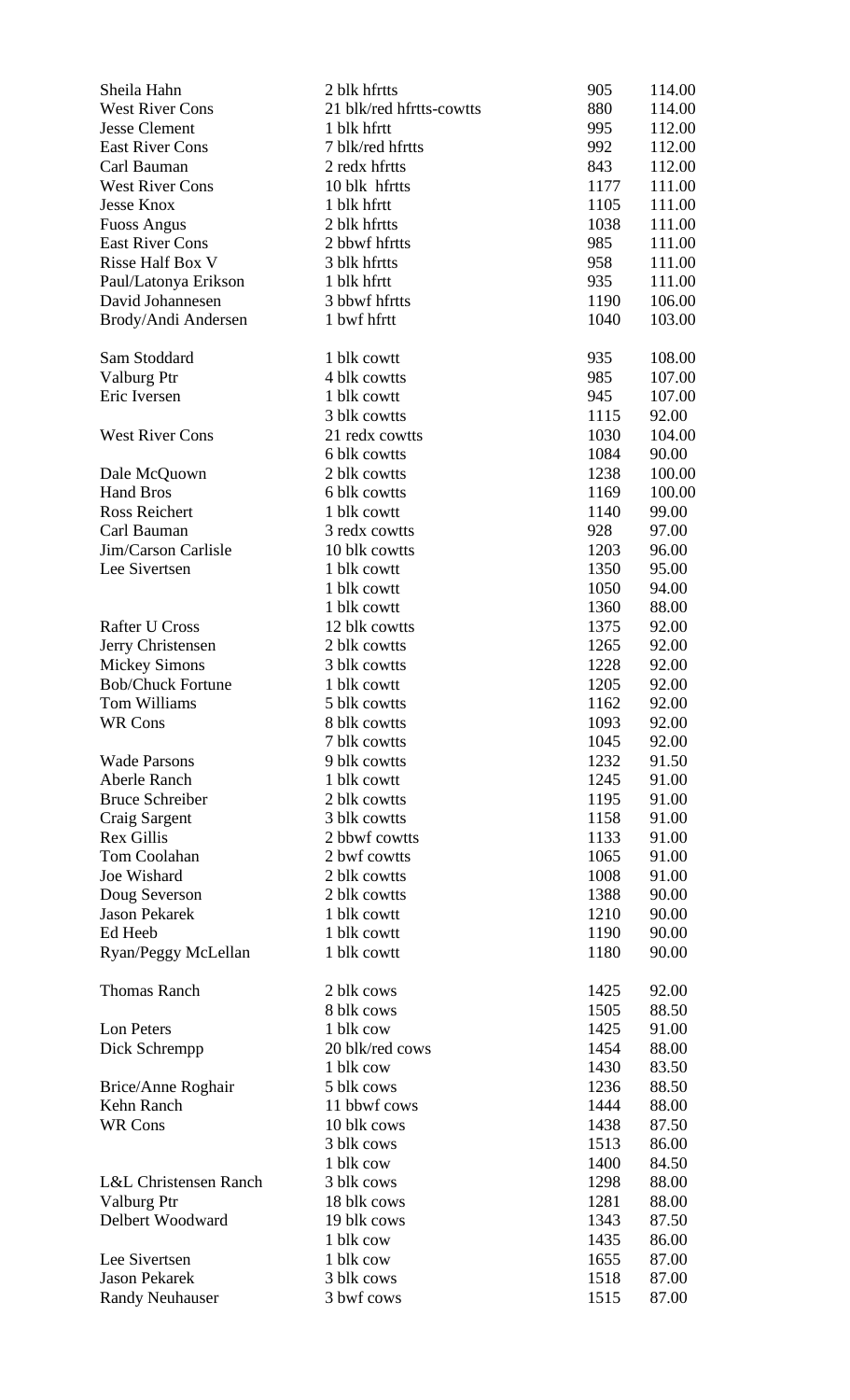|                          | 3 wf cows      | 1312         | 83.00 |
|--------------------------|----------------|--------------|-------|
| <b>West River Cons</b>   | 10 bbwf cows   | 1483         | 87.00 |
|                          | 2 blk cows     | 1340         | 87.00 |
| Gary Knox                | 2 blk cows     |              | 84.00 |
|                          | 1 blk cow      | 1428<br>1335 | 87.00 |
| Mark/Carolyn Krogman     | 4 blk cows     | 1284         | 87.00 |
| Kenny/Roxie Fox          | 25 bbwf cows   | 1315         | 86.00 |
| Levi Tibbs               | 10 bbwf cows   | 1290         | 87.00 |
| <b>Mitch Norman</b>      | 1 blk cow      | 1610         | 86.50 |
| Bork & Sons              | 1 bwf cow      | 1390         | 86.50 |
| <b>Greg Shearer</b>      | 7 blk cows     | 1604         | 86.00 |
| <b>Jesse Hartung</b>     | 11 redx cows   | 1579         | 86.00 |
| Chris Iversen            | 8 blk cows     | 1483         | 86.00 |
| Scott Fitzgerald         | 1 blk cow      | 1480         | 86.00 |
| <b>Kyle Tibbs</b>        | 1 blk cow      | 1470         | 86.00 |
|                          | 2 redx cows    | 1323         | 81.50 |
| <b>Bob/Chuck Fortune</b> | 3 blk cows     | 1308         | 86.00 |
|                          | 1 blk cow      | 1320         | 81.00 |
| Tom Coolahan             | 22 bbwf cows   | 1235         | 86.00 |
| <b>Craig Sargent</b>     | 5 blk cows     | 1660         | 85.50 |
| Tom Williams             | 7 blk cows     | 1198         | 85.50 |
| Aberle Ranch             | 3 bbwf cows    | 1677         | 85.00 |
| Ed Heeb                  | 1 blk cow      | 1660         | 85.00 |
| Jerry Kaup               | 30 redx cows   | 1571         | 85.00 |
| <b>Hand Bros</b>         | 3 blk cows     | 1558         | 85.00 |
| Joe Wishard              | 1 bwf cow      | 1550         | 85.00 |
| Bork/Sons                | 5 blk cows     | 1543         | 85.00 |
|                          | 4 blk cows     | 1538         | 83.00 |
| <b>Raymond Reding</b>    | 1 blk cow      | 1540         | 85.00 |
| Nick/Kassy Johns         | 2 bbwf cows    | 1515         | 85.00 |
| Jeff Willoughby          | 1 wf cow       | 1505         | 85.00 |
|                          | 1 blk cow      | 1635         | 83.00 |
| Don Aberle               | 2 blk cows     | 1445         | 85.00 |
| <b>Wade Parsons</b>      | 3 blk cows     | 1420         | 85.00 |
|                          | 5 blk cows     | 1369         | 85.00 |
| <b>Tyrel Olson</b>       | 1 blk cow      | 1390         | 85.00 |
|                          | 2 blk cows     | 1543         | 78.00 |
| Pete Severson            | 5 blk cows     | 1388         | 85.00 |
|                          | 1 blk cow      | 1500         | 81.50 |
| Jim/Carson Carlisle      | 5 bbwf cows    | 1374         | 85.00 |
|                          | 3 blk cows     | 1432         | 81.00 |
| Sam Stoddard             | 4 blk/red cows | 1278         | 85.00 |
| <b>Rafter U Cross</b>    | 19 blk cows    | 1597         | 84.50 |
| Trey Young               | 1 blk cow      | 1575         | 84.50 |
| Eric Iversen             | 2 blk cows     | 1373         | 84.50 |
|                          | 6 blk cows     | 1307         | 83.00 |
| Dave/Beth Rinehart       | 1 redx cow     | 1315         | 84.50 |
| Don Schindler            | 7 blk cows     | 1274         | 84.50 |
| <b>Ellingson Angus</b>   | 2 blk cows     | 1593         | 84.00 |
| Noel Henriksen           | 1 redx cow     | 1515         | 84.00 |
| <b>Roger Husted</b>      | 1 blk cow      | 1495         | 84.00 |
| Doug Severson            | 1 blk cow      | 1455         | 84.00 |
|                          | 1 blk cow      | 1280         | 84.00 |
|                          | 2 blk cows     | 1558         | 83.00 |
| Lynn Smith               | 2 blk cows     | 1425         | 84.00 |
| <b>Blake Norman</b>      | 3 bbwf cows    | 1420         | 84.00 |
| <b>Bruce Schreiber</b>   | 3 blk cows     | 1323         | 84.00 |
| <b>Jesse Knox</b>        | 2 blk cows     | 1533         | 83.50 |
| <b>Mathew Smith</b>      | 1 blk cow      | 1345         | 83.50 |
| Tony Willoughby          | 2 bwf cows     | 1595         | 83.00 |
| Dan Scott                | 2 blk cows     | 1398         | 83.00 |
| <b>Travis Ping</b>       | 3 blk cows     | 1370         | 83.00 |
| Chad Olson               | 8 blk cows     | 1340         | 83.00 |
| <b>Mickey Simons</b>     | 23 blk cows    | 1340         | 82.50 |